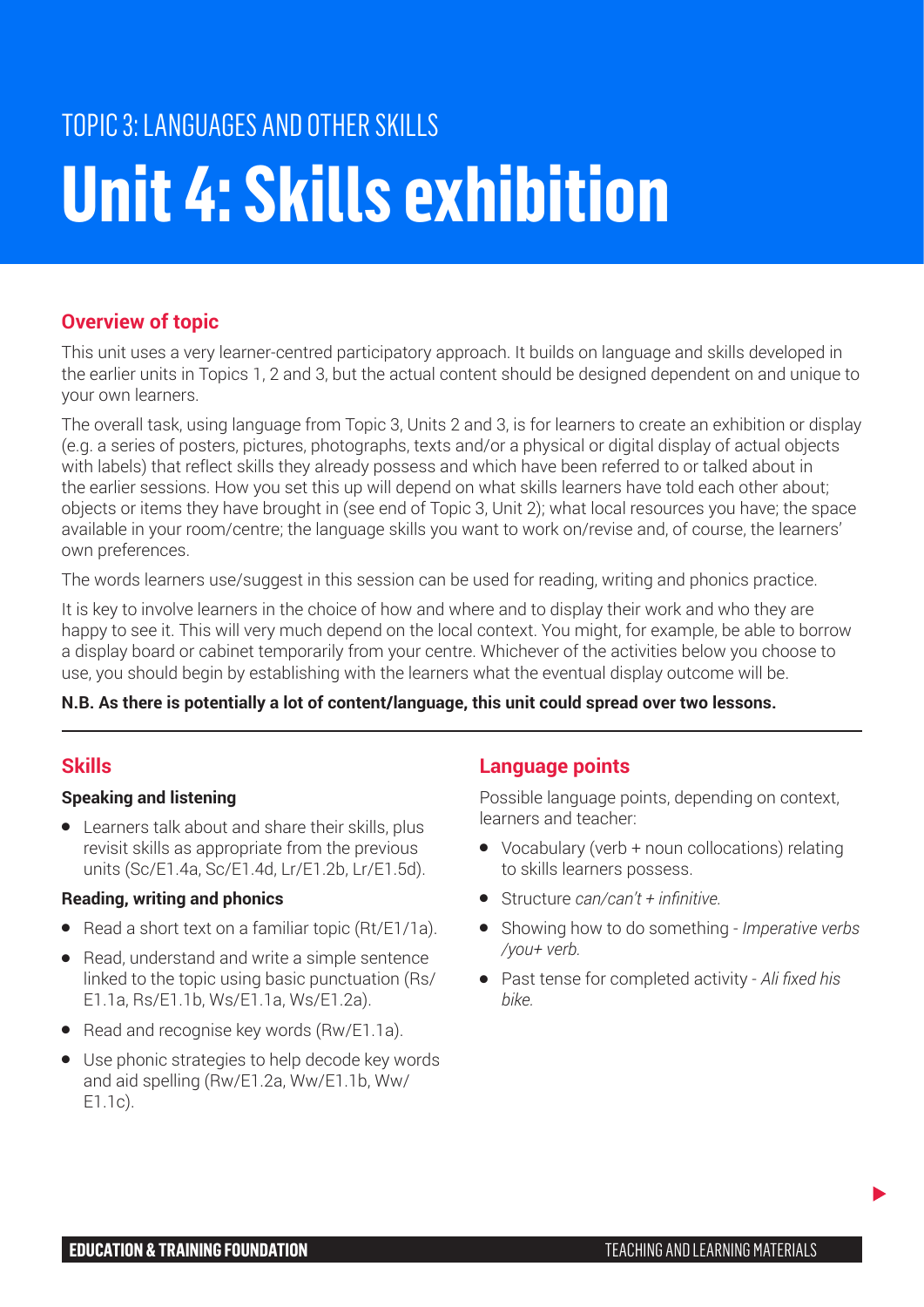## **Materials**

**N.B.** The activities in this unit are exemplars only, and will need to be adapted to suit your learners, the items they have brought in, language relevant to their needs and the skills they have demonstrated. Before this class, remind learners to bring objects/photos/items in.

For the exhibition/display: scissors, blank card, sellotape, flipchart paper, sticky tack, display shelving, file or binder, access to laminator.

#### **Activity 1**

Optional - blank cards to write skills, activities and items as labels.

#### **Activity 2**

Resource 3.4.1 (Verb-noun matching activity), blank sentence strips (Template 2), scissors.

#### **Activity 3**

Resource 3.4.2 (*Can* grid).

#### **activity 4**

Resources 3.4.3 (Past tense verbs) and Resource 3.4.4 (Past tense sentences).

#### **Activity 5**

Paper to draw on.

#### **Activity 6**

Slips of blank paper and cards.

#### **Activity 7**

Texts 7 and 8.

# **Activity 1**

### **Learner's items (speaking and listening)**

- Start by establishing what the learners have brought in. Allow plenty of time for these to be passed around and looked at. Encourage as much discussion as possible, including in shared languages to support understanding. Introduce and drill vocabulary orally as necessary for the items themselves (these will be taught more fully later). Discuss how and where to show these items to other people and/ or create a display.
- Choose a series of activities that will enable learners to produce short texts to go with their exhibits - see Resources 3.4.5A and B as examples. These texts could be written, or spoken if the output is to be a video. The following activities are examples and are presented in no particular order.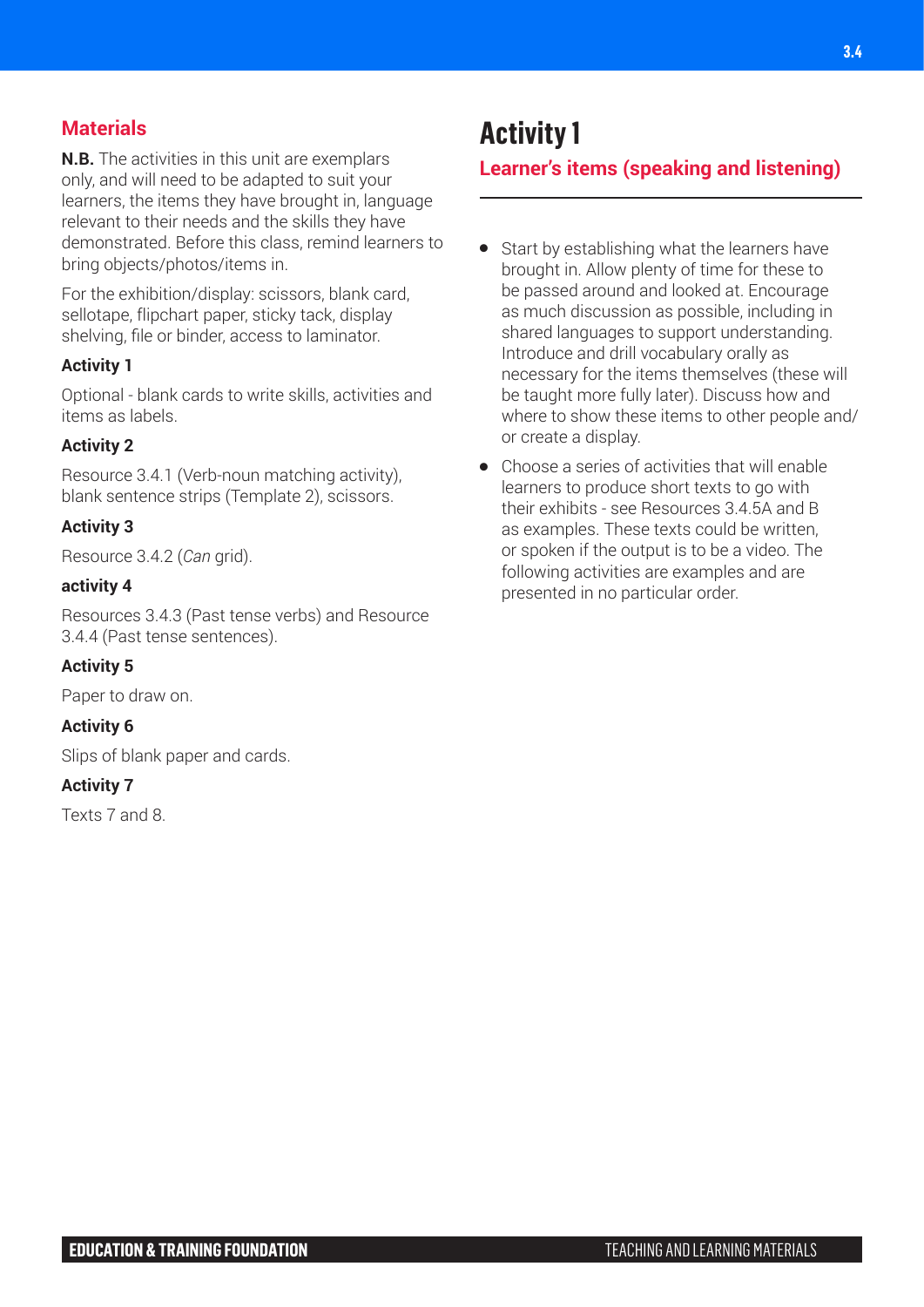# **Activity 2**

# **Matching activity (vocabulary and reading)**

- If you know what skills/items learners are planning to include, create a set of verb-noun collocation cards, colour coding the verbs and nouns, before the class (see Resource 3.4.1). Otherwise, create these during the class
- Present/show the verbs and nouns and recap understanding using pictures/images or mime.
- Say a full sentence about what you can do using the verb/noun collocations then ask learners to say what they can do.
- Read new verbs/nouns as a group then ask learners to choral/pair read or read individually.
- Model the collocations for each of the learner's items, miming or eliciting the verb as necessary, and writing them on the board or selecting the relevant cards.
- Give out the cut-up words and ask learners to match the verb/noun collocations.

#### **Differentiation/extension activities:**

- Use more or fewer words and cards depending on the level of your learners.
- Create picture cards to assist understanding of new verbs/nouns.
- Leave or hide the collocations on the board, or give out some copies of the collocations, for all or some learners to see, depending on the group.

# **Activity 3 Can/can't (speaking)**

- Walk around the room looking at each learner's item in turn, and tell the class whether you can or can't do/make this yourself. Drill *can/can't* as a reminder of the difference in pronunciation.
- Ask learners, working in pairs, to do the same.
- Now ask learners to change partners. Give out Resource 3.4.2. (*Can* grid) and ask learners to tick the things they *think* their partner can or can't do (i.e. guess, without asking their partner). Model this using yourself and a learner first.
- Then ask learners to ask which activities their partner *can* do (*Can you fix a bike? No, I can't*).

#### **Extension**

● Learners write about what their partners can/can't do then read out sentences for each ability they have.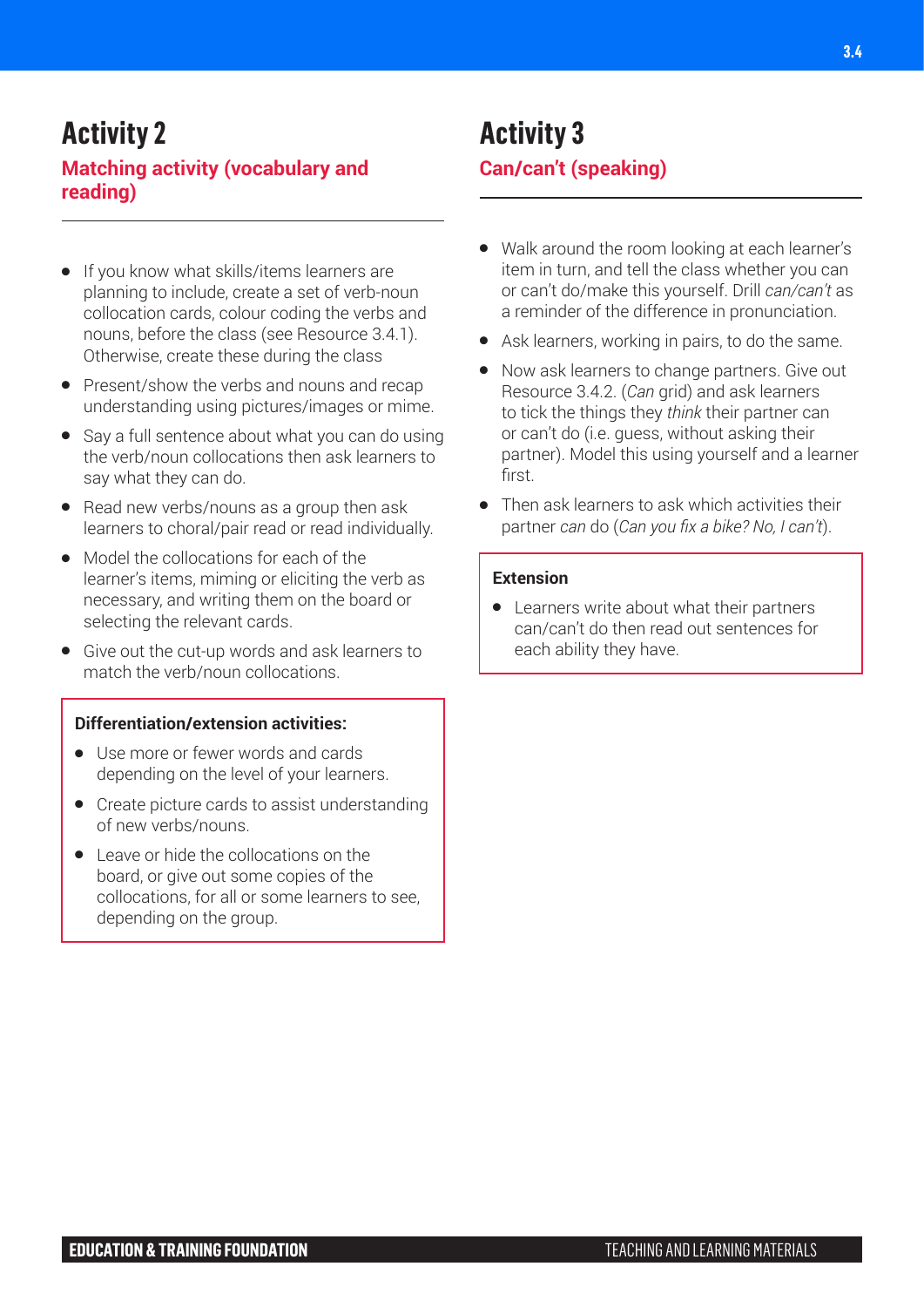# **Activity 4**

## **Past tense (reading, pronunciation and spelling)**

- Using a learner as an example, ask a few simple questions, e.g. when they made the item they have brought in, what it is made from. Establish that this was in the past, contrast with now. Say/elicit a model sentence e.g. *Ali fixed a bike.*  Write the example on the board. Drill.
- Ask concept check questions to establish the difference between an action in the past e.g. *I made a jumper* compared to what they do on a regular basis e.g. *I make/can make jumpers.*
- Draw attention to the 'ed' verb ending (underline or write in a different colour), and the /t/, /d/, or /d/ sound. Elicit some more examples based on learner's skills, write them up and read together. Note any irregular endings.
- Make a resource similar to Resource 3.4.3 showing past tense forms for verbs relevant to your learners. Give out copies to your learners and ask them to select some words to learn to spell using the *Look Say Cover Write Check*  method (Template 3).
- Adapt Resource 3.4.4 based on your learners' words and ask learners to complete it.

#### **Differentiation/extension activities:**

- Past tense endings take a very long time to learn and use correctly. Aim to raise awareness in this session only, e.g. for learners to recognise some verbs in the past and /t/, /d/, /ɪd d/ sounds of regular past tense 'ed' endings.
- Adapt Resources 3.4.3 and 3.4.4. to suit different learners or groups.
- Group learners according to skills and support those who need it e.g. by scribing.
- Copy the verbs you wrote on the board onto blank cards - these can be used to build a resource bank for learners to copy from and for phonics work.
- Learners with stronger literacy could write and share sentences.

# **Activity 5**

## **Tell me how (speaking, reading and writing)**

- This will suit a group where a majority of learners have a reasonable level of speaking skills at Entry 1 (or above in mixed level groups).
	- **•** a. Invite a learner to tell you about what they made or did. Use a language experience type approach, asking the learner a few simple questions, using prompts as necessary and scribing what they say on the board. Encourage learners to mime/ use gesture to describe the process (you may want to refer back to the coffee making in Topic 3, Unit 3). Feed in vocabulary as needed - depending on the example, e.g. verbs for actions, or item/tools needed. Use the text for reading and writing practice activities.
- Choose from the following options for the next stage(s):
	- **•** b. Keep working as a whole group through the different objects/items.
	- **•** c. Pair/group learners to explain their skills/ processes to each other.
	- **•** d. Ask learners to draw the process before trying to talk through it.
	- **•** e. Encourage some use of shared and common languages.
	- **•** f. Ask learners to recreate the process in gesture and mime.

#### **Differentiation**

- Turn this into a listening activity: describe (and ask stronger learners) a process for learners to hold up images/words as they hear them.
- Ask stronger learners to describe their process.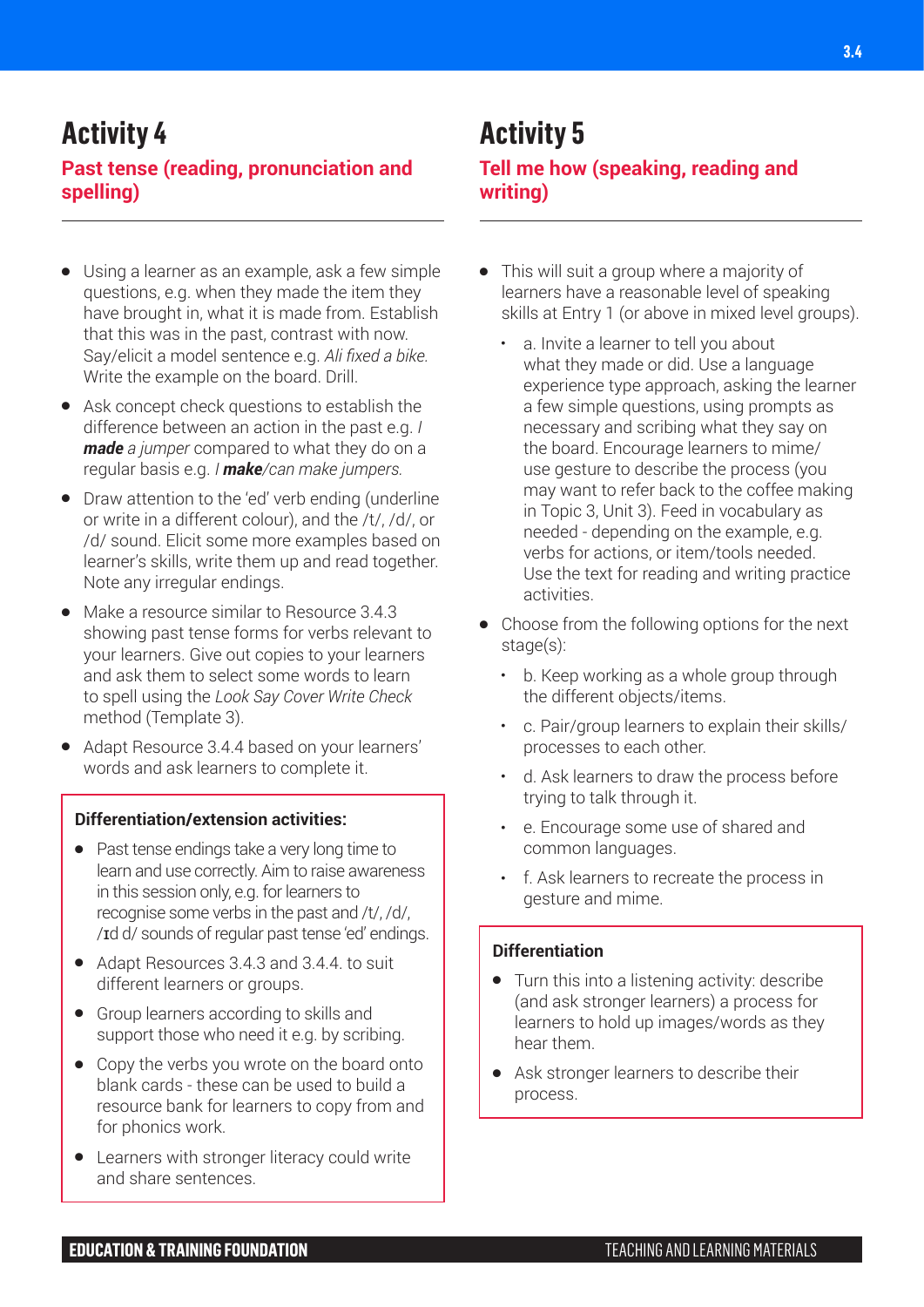# **Activity 6**

## **Running dictation for spelling - adjectives (reading and spelling)**

- Walk around the room together looking at each object or item in turn or hold up/lay each item in turn. Ask learners to say a word to describe each item, or suggest some yourself, e.g. *big, small, new, old, red, blue, beautiful, tasty.* Write these on the board, check understanding, model and drill.
- Copy the words on the board on to a sheet of paper, small enough so they can only be seen if you are standing quite close to them. Stick the sheet of paper onto a wall some distance from the learners at head height.
- Erase the words on the board.
- Give out some blank strips of card, big enough to write one word on.
- Divide the learners into pairs. Explain that one will scribe, and one will walk and that 'Walkers' can go and look at one word, check its spelling, then return to their partner and spell the word. The scribe writes the word on the card. They can go and check their word is correct and then place the card on an item it matches.
- No shouting is allowed!

#### **Differentiation/extension activities:**

- Recap how to say and write the letters of the alphabet first.
- Ask learners to label any objects, not just those they have brought in.
- Adjust the adjective list to suit the level of your class.
- Supply more blank cards as learners need them.
- Restrict the 'walkers' to only being able to whisper.
- Some learner pairs could read/write sentences.

# **Activity 7 Texts for the exhibition (writing)**

**N.B**. The aim here is for learners to produce a short statement or text to display with each item in the exhibition. These could be written on card to go with a physical or shelf display, written or word-processed on paper and glued into a class book, or onto a flipchart paper display, or on slips of paper to be placed, along with the items, into a box or container to make a mobile exhibition. If you are creating a virtual exhibition on a web or social media site - support learners to produce these texts digitally, using WhatsApp or other forms of text messaging/email.

- Introduce the task: with one learner as an example, use a language experience approach, and scribe on to the board.
- Now ask learners start to write their own texts, scribing for those who need it, or have learners who are more advanced writers do so.
- Texts 7 and 8 (see Unit 3.2) are examples of are examples of the type of text learners could produce. Adapt to suit your learners: some learners may only write one word as a label, others may include much more detail. Include photos of the learners if possible.
- Encourage learners to use some of the adjectives others chose to describe their object.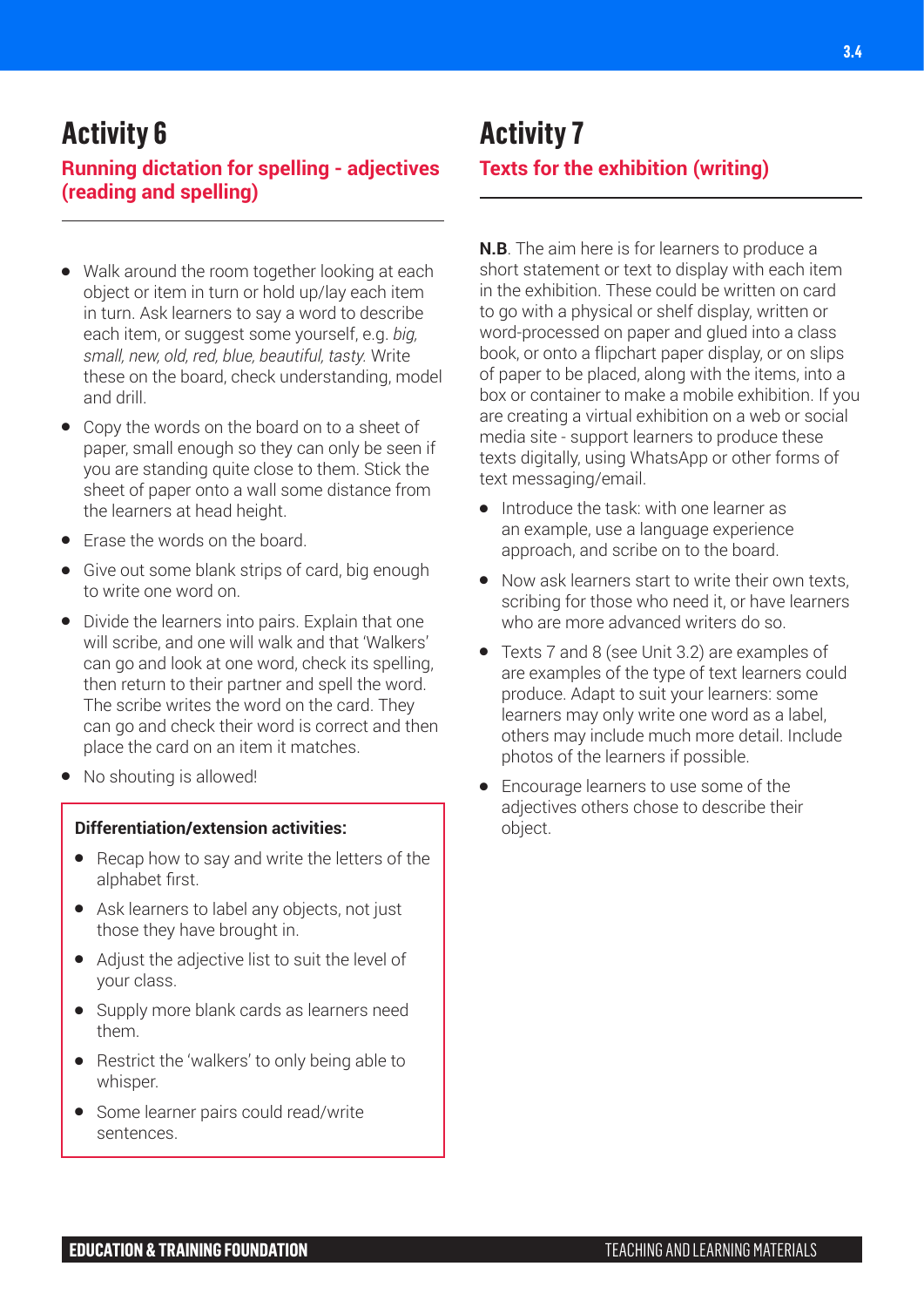## **Follow up ideas**

- Invite other learners or classes to come and view the display - or take it to them – and encourage discussion.
- Ask if learners want to set up any skills swap groups outside of their normal class. Help them set this up as necessary
- Base a subsequent session on learners demonstrating or sharing a skill in more detail, or learners can take it in turns over a series of classes to have their turn.
- Brainstorm a list of how these skills might make a practical difference to learners' lives.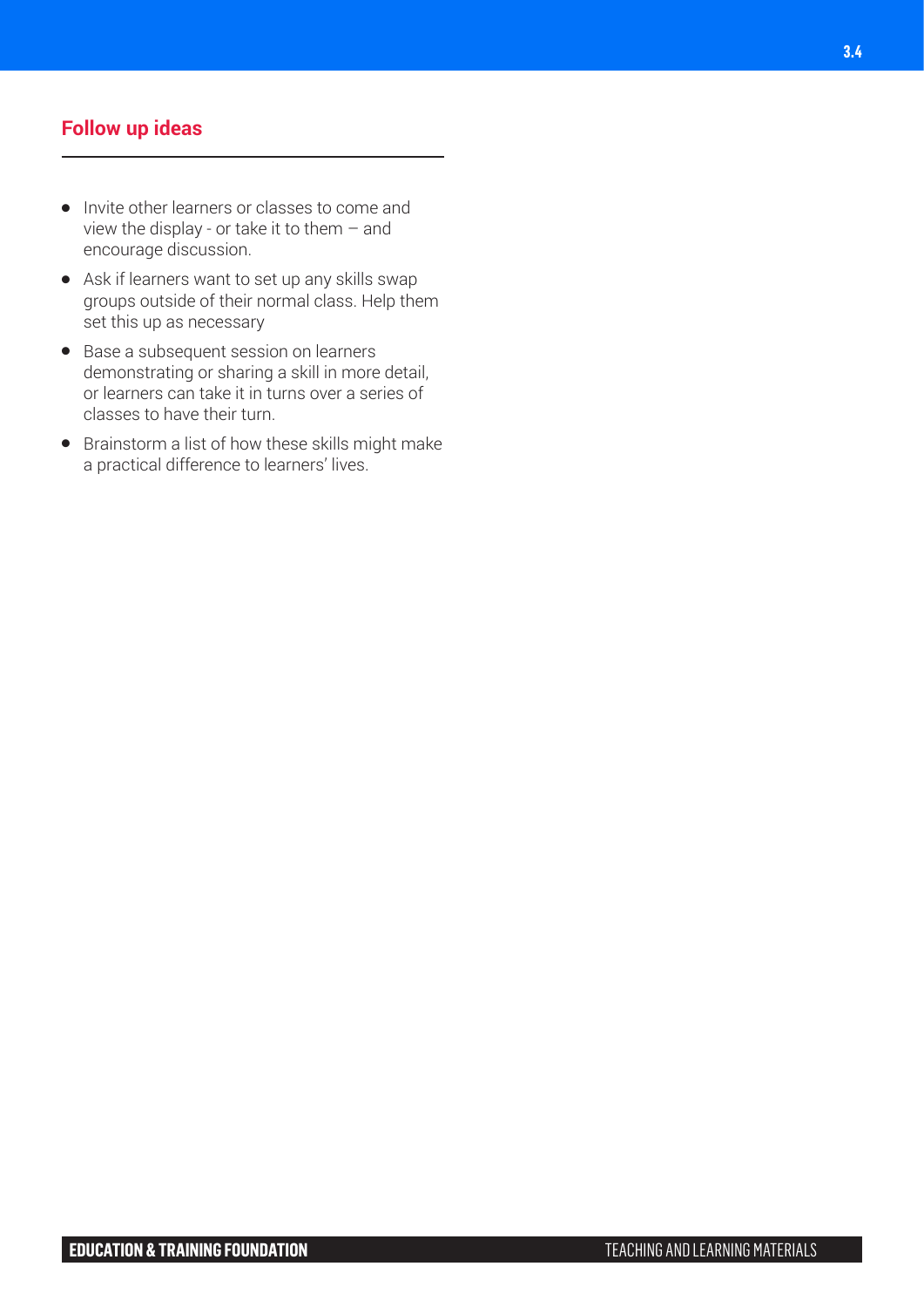| fix   | bike  |
|-------|-------|
| knit  | scarf |
| make  | salad |
| play  | piano |
| take  | photo |
| drive | car   |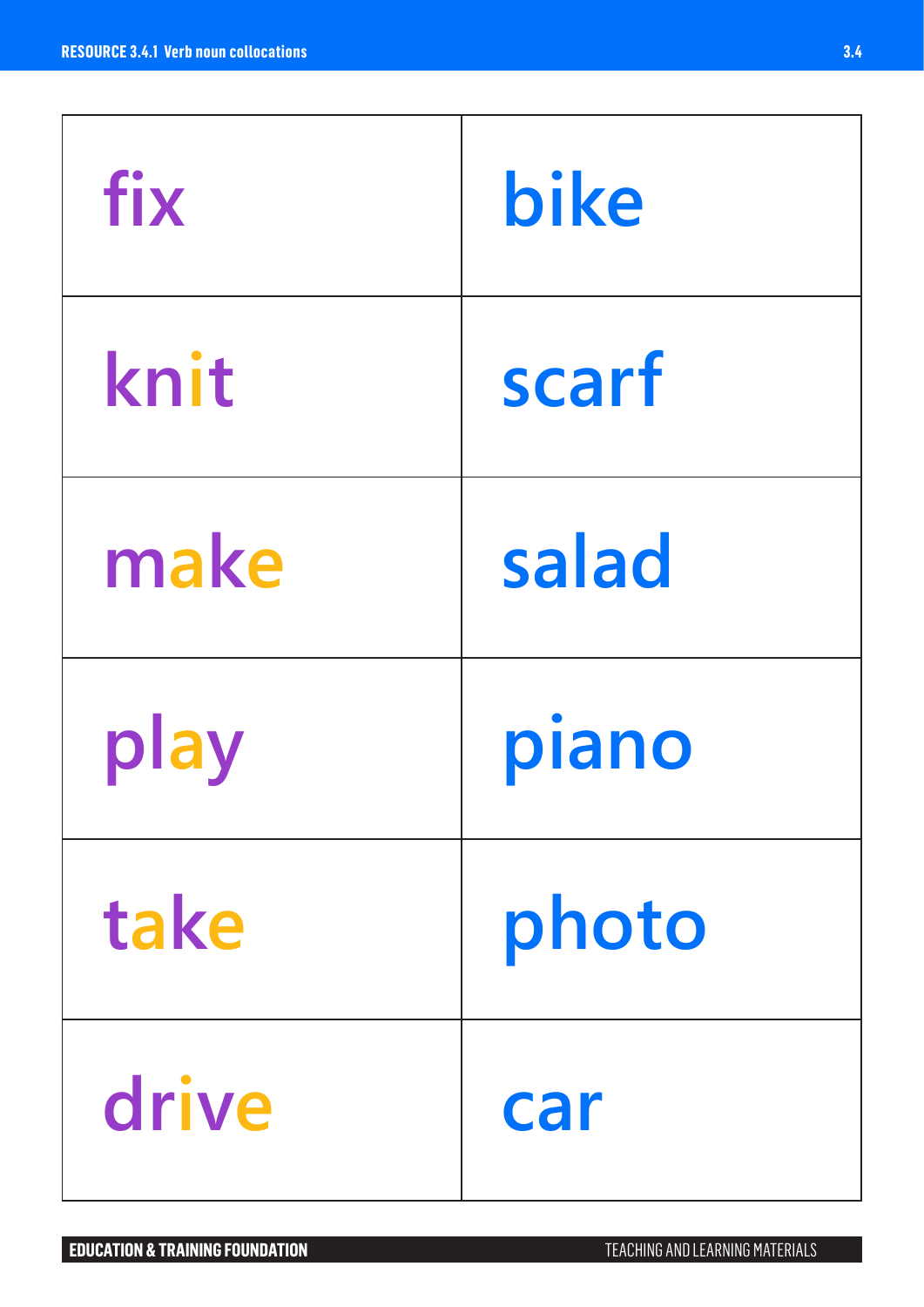|                | can | can't |
|----------------|-----|-------|
| fix a bike     |     |       |
| knit a scarf   |     |       |
| make a salad   |     |       |
| play the piano |     |       |
| take a photo   |     |       |
| drive a car    |     |       |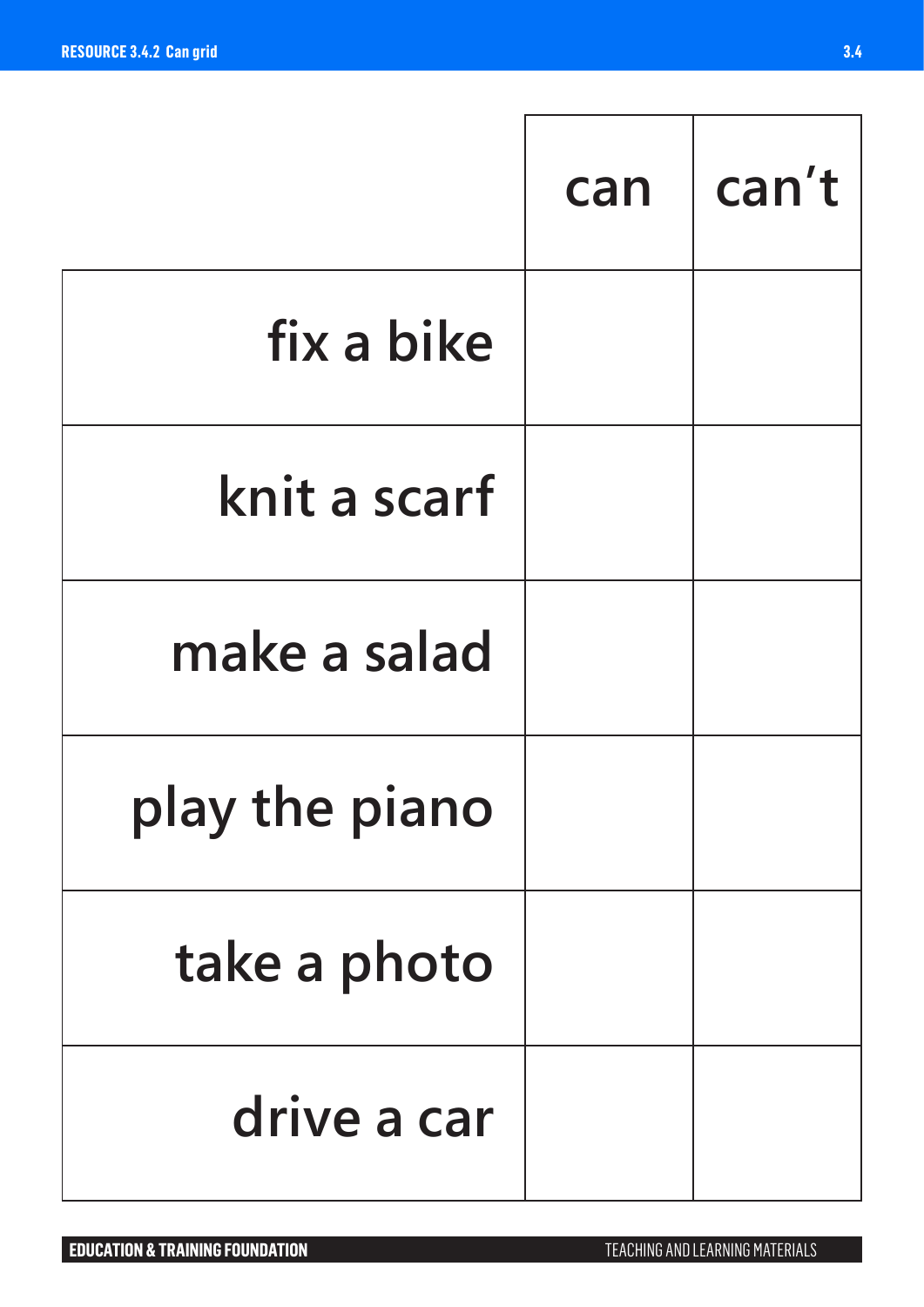| fix   | fixed   |
|-------|---------|
| knit  | knitted |
| make  | made    |
| play  | played  |
| take  | took    |
| drive | drove   |